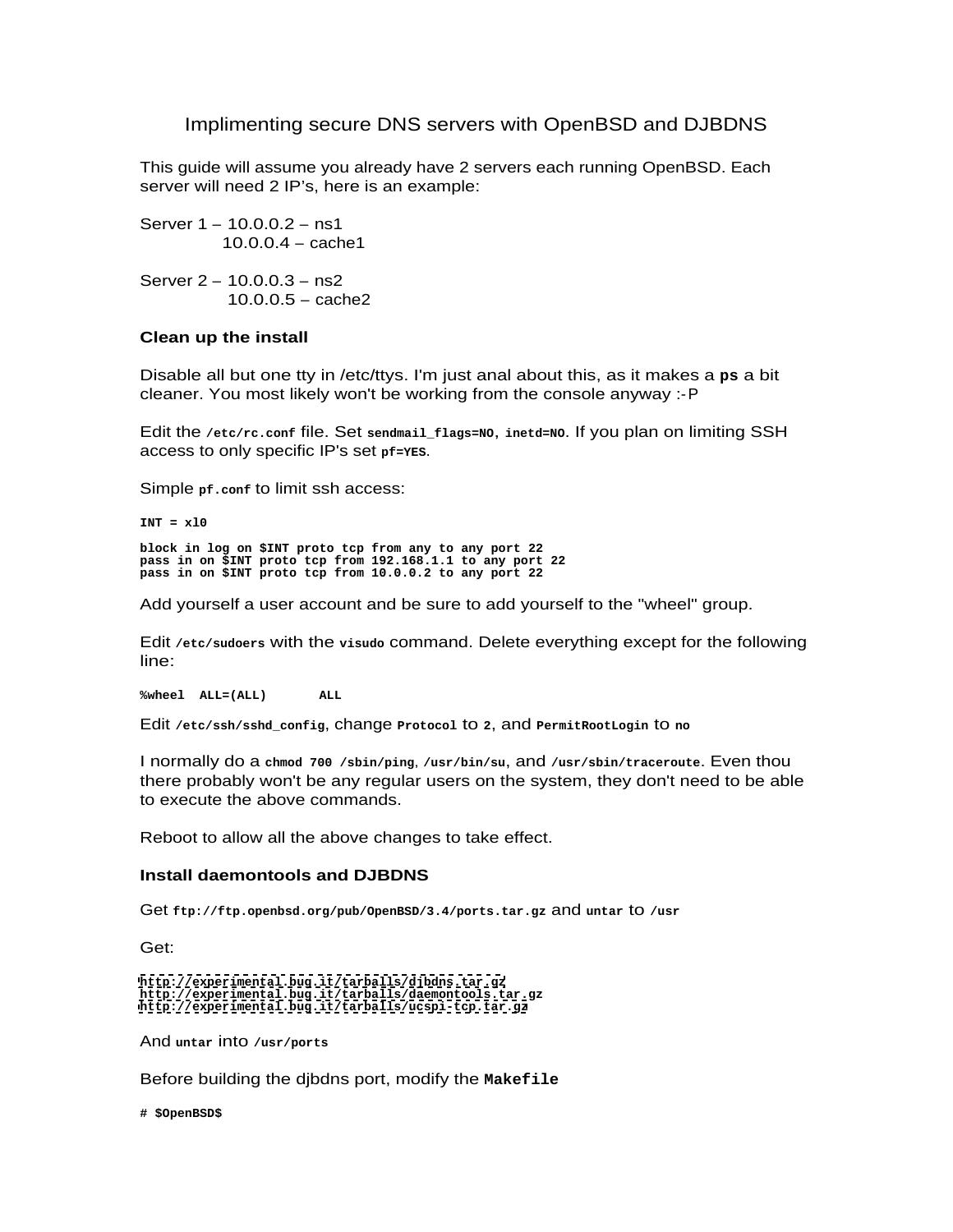**COMMENT= "collection of Domain Name System tools" DISTNAME= djbdns-1.05 CATEGORIES= experimental MAINTAINER= Giacomo Cariello <jwk@bug.it> MASTER\_SITES= <http://cr.yp.to/djbdns/> \ ftp://ftp.id.wustl.edu/pub/qmail/ MASTER\_SITES0= ftp://ftp.innominate.org/gpa/djb/ HOMEPAGE= <http://cr.yp.to/djbdns.html> DISTFILES= \${DISTNAME}\${EXTRACT\_SUFX} PERMIT\_PACKAGE\_CDROM= No PERMIT\_PACKAGE\_FTP= No PERMIT\_DISTFILES\_CDROM= Yes PERMIT\_DISTFILES\_FTP= Yes ALL\_TARGET= default INSTALL\_TARGET= setup check RUN\_DEPENDS= supervise::experimental/daemontools \ tcpclient::experimental/ucspi-tcp pre-build: @echo \${CC} \${CFLAGS} > \${WRKSRC}/conf-cc @echo \${PREFIX} > \${WRKSRC}/conf-home pre-install: @echo \${PREFIX} > \${WRKSRC}/conf-home .include <bsd.port.mk>** and the **pkg/PLIST @comment \$OpenBSD\$ bin/axfr-get bin/axfrdns bin/axfrdns-conf bin/dnscache bin/dnscache-conf bin/dnsfilter bin/dnsip bin/dnsipq bin/dnsmx bin/dnsname bin/dnsq bin/dnsqr bin/dnstrace bin/dnstracesort bin/dnstxt bin/pickdns bin/pickdns-conf bin/pickdns-data bin/random-ip bin/rbldns bin/rbldns-conf bin/rbldns-data bin/tinydns bin/tinydns-conf bin/tinydns-data bin/tinydns-edit bin/tinydns-get bin/walldns bin/walldns-conf share/djbdns/dnsroots.global @exec if [ -f /etc/%f ]; then echo "\n!! WARNING !!\t/etc/%f exists\n\t\tPlease verify with %D/%F" ; else /bin/cp %D/%F /etc; fi @dirrm share/djbdns @unexec echo "Please remove /etc/dnsroots.global manually"**

Goto the **/usr/ports/experimental** dir and build each port, starting with ucspi-tcp, then daemontools, then djbdns. To build goto each dir and do a **make; make install**

Do the following:

**groupadd dnscache groupadd tinydns**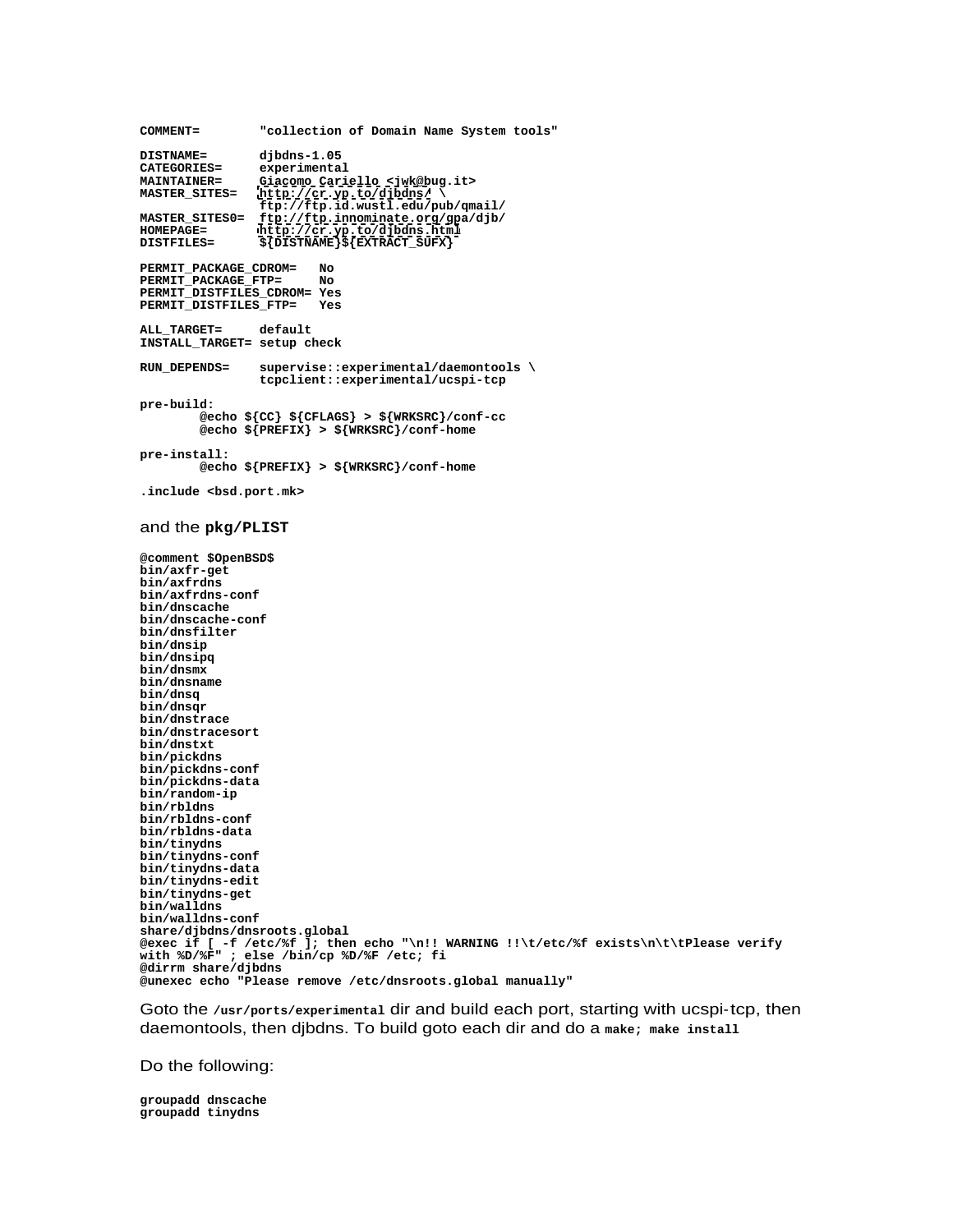```
groupadd dnslog
useradd -c "Djbdns Caching" -d /var/empty -g dnscache -s /sbin/nologin dnscache
useradd -c "Djbdns Resolving" -d /var/empty -g tinydns -s /sbin/nologin tinydns
useradd -c "Djbdns Logging" -d /var/empty -g dnslog -s /sbin/nologin dnslog
mkdir /var/service
Make /usr/local/bin/svscan.sh
#!/bin/sh -e
export PATH=$PATH:/usr/local/bin
 case "$1" in
 start)
      echo -n "Starting djb services: svscan "
      svscan /var/service &
      echo $! > /var/run/svscan.pid
 echo "."
\mathbf{r} ; \mathbf{r} ; \mathbf{r} ; \mathbf{r} ; \mathbf{r} ; \mathbf{r} ; \mathbf{r} ; \mathbf{r} ; \mathbf{r} ; \mathbf{r} ; \mathbf{r} ; \mathbf{r} ; \mathbf{r} ; \mathbf{r} ; \mathbf{r} ; \mathbf{r} ; \mathbf{r} ; \mathbf{r} ; \mathbf{r} ; \mathbf{r} ;  stop)
 echo -n "Stopping djb services: svscan "
 kill `cat /var/run/svscan.pid`
      echo -n "services "
 svc -dx /var/service/*
 echo -n " logging "
 svc -dx /var/service/*/log
 echo "."
\mathbf{r} ; \mathbf{r} ; \mathbf{r} ; \mathbf{r} ; \mathbf{r} ; \mathbf{r} ; \mathbf{r} ; \mathbf{r} ; \mathbf{r} ; \mathbf{r} ; \mathbf{r} ; \mathbf{r} ; \mathbf{r} ; \mathbf{r} ; \mathbf{r} ; \mathbf{r} ; \mathbf{r} ; \mathbf{r} ; \mathbf{r} ; \mathbf{r} ;  restart|reload|force-reload)
 $0 stop
 $0 start
\mathbf{r} ; \mathbf{r} ; \mathbf{r} ; \mathbf{r} ; \mathbf{r} ; \mathbf{r} ; \mathbf{r} ; \mathbf{r} ; \mathbf{r} ; \mathbf{r} ; \mathbf{r} ; \mathbf{r} ; \mathbf{r} ; \mathbf{r} ; \mathbf{r} ; \mathbf{r} ; \mathbf{r} ; \mathbf{r} ; \mathbf{r} ; \mathbf{r} ;  *)
      echo 'Usage: /usr/local/bin/svscan.sh {start|stop|restart}'
exit 1 exit 1
 esac
 exit 0
```
Make the tinydns & dnscache default data dir with the following:

```
/usr/local/bin/tinydns-conf tinydns dnslog /var/tinydns 10.0.0.1
/usr/local/bin/dnscache-conf dnscache dnslog /var/dnscache 10.0.0.2
```

```
add a user "dnsadmin"
```

```
[16:24][root@ns1:~]# adduser
Use option ``-silent'' if you don't want to see all warnings and questions.
Reading /etc/shells
Reading /etc/login.conf
Check /etc/master.passwd
Check /etc/group
Ok, let's go.
Don't worry about mistakes. I will give you the chance later to correct any input.
Enter username []: dnsadmin
Enter full name []:
Enter shell bash csh ksh nologin sh [sh]: bash
Uid [1005]:
Login group dnsadmin [dnsadmin]:
Login group is ``dnsadmin''. Invite dnsadmin into other groups: guest no
[no]:
Login class auth-defaults auth-ftp-defaults daemon default staff
[default]:
Enter password []:
Set the password so that user cannot logon? (y/n) [n]: y
Name: dnsadmin
Password: ****
Fullname: dnsadmin
Uid: 1005
Gid: 1005 (dnsadmin)
Groups: dnsadmin
```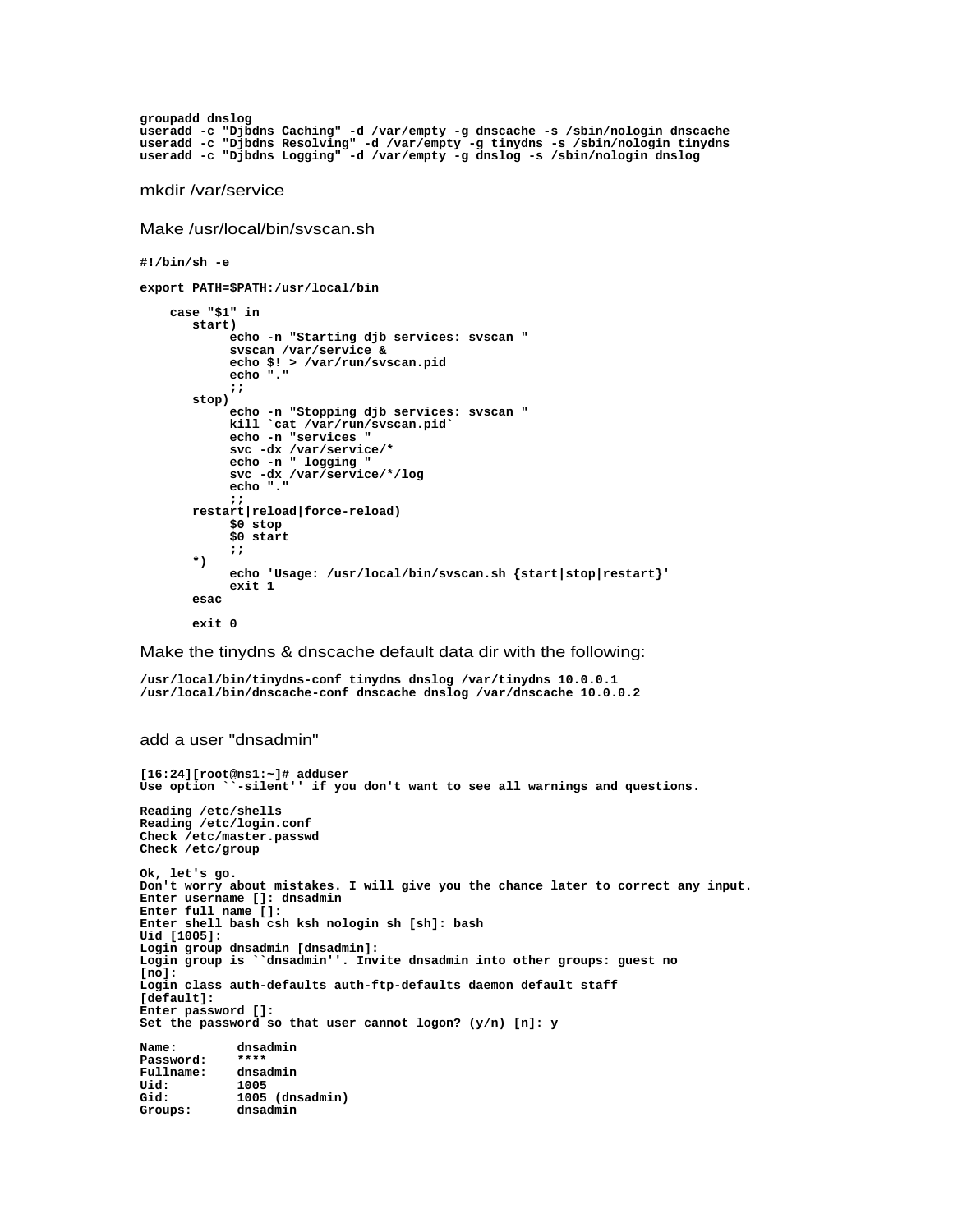Login Class: default<br>**HOME:** /home/dnsadmin **HOME: /home/dnsadmin Shell: /usr/local/bin/bash OK? (y/n) [y]: Added user ``dnsadmin'' Copy files from /etc/skel to /home/dnsadmin Add another user? (y/n) [y]: n Goodbye!**

Set the permission correct:

**chown -R dnsadmin /var/tinydins/root/**

generate a private key with no pass phrase

**[16:28][dnsadmin@ns1:~]\$ ssh-keygen -t dsa Generating public/private dsa key pair. Enter file in which to save the key (/home/dnsadmin/.ssh/id\_dsa): Created directory '/home/dnsadmin/.ssh'. Enter passphrase (empty for no passphrase): Enter same passphrase again: Your identification has been saved in /home/dnsadmin/.ssh/id\_dsa. Your public key has been saved in /home/dnsadmin/.ssh/id\_dsa.pub.**

do the above on your secondary DNS server too, then add your **~/.ssh/id\_dsa.pub** on dns1 to **~/.ssh/authorized\_keys** on dns2

create the file **/var/tinydns/root/makedns.sh**

**#!/bin/sh**

**make /usr/local/bin/rsync -az -e ssh data.cdb ns102:/var/tinydns/root/data.cdb**

## **Configure the DNS cache**

If you want say the 10.0.0 network to be able to resolve from the DNS cache, just:

**touch /var/dnscache/root/ip/10.0.0 ln –s /var/dnscache /var/service svc –t /var/service/dnscache**

#### **Configure the DNS server**

**ln –s /var/dnscache /var/service**

Example tinydns format:

**# Domain info dallaslamers.or**

**.dallaslamers.org::ns101.sprocketdata.com .dallaslamers.org::ns102.sprocketdata.com @dallaslamers.org::mail.dallaslamers.org +dallaslamers.org:66.100.167.111 [+www.dallaslamers.org:66.100.167.111](http://www.dallaslamers.org:66.100.167.111) +ftp.dallaslamers.org:66.100.167.111 +mail.dallaslamers.org:66.100.167.111 +rivendell.dallaslamers.org:66.100.167.111**

This would go in the **/var/tinydns/root/data** file, as would each domain afterwards. After to edit this file run the **makedns.sh** script from that directory.